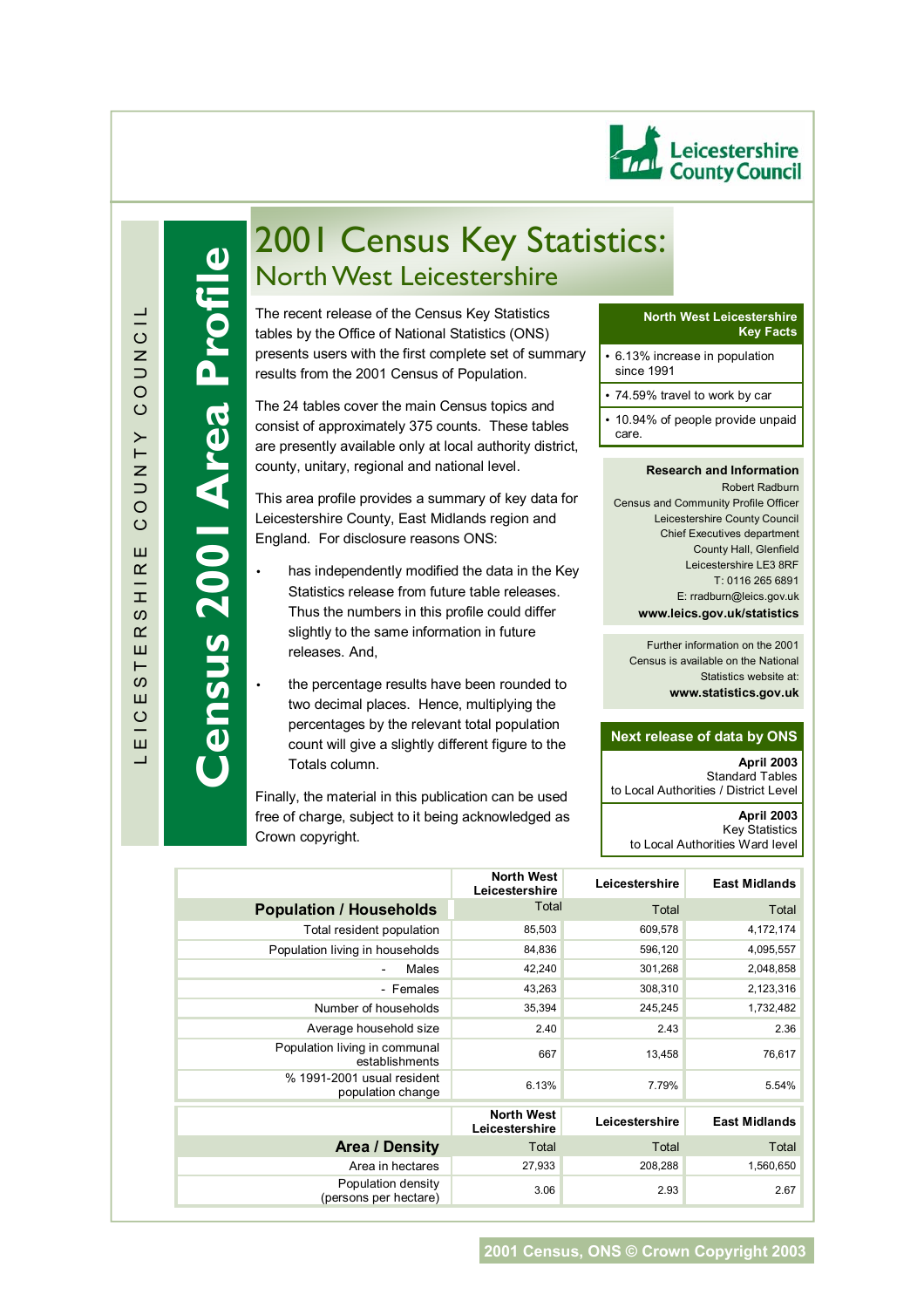# **Keys Statistics Definitions**

## **1991 Census Comparison**

• Care must be taken when interpreting inter-census population, as there have been changes in definition between 1991-2001. The 2001 counts have also been adjusted to account for under-enumeration.

### **Amenities (1)**

- Occupancy rating is a census measure developed to calculate household overcrowding. It assumes that every household, including one person households, requires a minimum of two common rooms. E.g. -1 implies that there is one room too few.
- A dependent child is a person in a household aged 0-15 (whether or not in a family) or a person aged 16-18 who is in full-time education in a family living with parents.

# **Qualifications (2)**

- Level 3 = 2+ 'A' levels, 4+ 'AS' levels, NVQ 3 Advanced GNVQ
- Level 4/5 = First degree, NVQ 4/5, HNC, HND, Qualified Teacher, Doctor, Dentist, Nurse, Midwife and Health Visitor.

#### **Health (3)**

- Limiting long-term illness covers any long-term illness, health problem or disability that limits daily activities or work.
- General Health refers to health over the 12 months prior to Census day. (29 April 2001)
- Provision of unpaid care: persons looking after, giving help or support to family members and/or neighbours because of longterm physical or mental ill-health or disability or problems relating to age.

### **Car / Van Ownership (4)**

• ëAll cars/vansí may not be exact as households with more than 10 cars are counted as having 10 cars.

#### **Hours worked (5)**

• Hours worked is the average number of hours per week for the last four weeks before the Census day. (29 April 2001) **Travel to work (6)**

• Public transport is defined as Underground, metro, light rail or tram; bus, minibus or coach (but excludes car-sharing)

|                               | <b>North West Leicestershire</b> |            | Leicestershire |            | <b>East Midlands</b> |            |
|-------------------------------|----------------------------------|------------|----------------|------------|----------------------|------------|
| <b>Age Structure</b>          | Total                            | Percentage | Total          | Percentage | Total                | Percentage |
| All people:                   | 85,503                           |            | 609,578        |            | 4,172,174            |            |
| 0-4 years:                    | 5,034                            | 5.89%      | 34,232         | 5.62%      | 239,013              | 5.73%      |
| 5-9 years:                    | 5,293                            | 6.19%      | 37,794         | 6.20%      | 265,214              | 6.35%      |
| 10-15 years:                  | 6,546                            | 7.66%      | 47,276         | 7.76%      | 332,596              | 7.98%      |
| 16-19 years:                  | 3,631                            | 4.24%      | 31,189         | 5.12%      | 206,842              | 4.95%      |
| 20-29 years:                  | 9,201                            | 10.76%     | 68,783         | 11.29%     | 499,468              | 11.97%     |
| 30-44 years:                  | 19,687                           | 23.02%     | 137,945        | 22.63%     | 932,431              | 22.35%     |
| 45-59 years:                  | 18,135                           | 21.21%     | 126,292        | 20.72%     | 818,583              | 19.62%     |
| 60-64 years:                  | 4,329                            | 5.06%      | 30,619         | 5.02%      | 207,432              | 4.97%      |
| 65-74 years:                  | 7,175                            | 8.39%      | 51,675         | 8.48%      | 355,996              | 8.53%      |
| 75 and over                   | 6,472                            | 7.57%      | 43,773         | 7.19%      | 314,599              | 7.54%      |
|                               | North West Leicestershire        |            | Leicestershire |            | <b>East Midlands</b> |            |
| <b>Ethnic Group</b>           | Total                            | Percentage | Total          | Percentage | Total                | Percentage |
|                               |                                  |            |                |            |                      |            |
| White                         | 84,458                           | 98.78%     | 577,360        | 94.71%     | 3,900,380            | 93.48%     |
| <b>British</b>                | 83,256                           | 97.37%     | 565,401        | 92.75%     | 3,807,731            | 91.26%     |
| Irish                         | 460                              | 0.54%      | 4,097          | 0.67%      | 35,478               | 0.85%      |
| Other White                   | 742                              | 0.87%      | 7,862          | 1.29%      | 57,171               | 1.37%      |
|                               |                                  |            |                |            |                      |            |
| <b>Mixed</b>                  | 420                              | 0.50%      | 4,537          | 0.75%      | 43,141               | 1.04%      |
| White & Black Caribbean       | 159                              | 0.19%      | 1,573          | 0.26%      | 20,658               | 0.50%      |
| White & Black African         | 40                               | 0.05%      | 342            | 0.06%      | 3,426                | 0.08%      |
| White & Asian                 | 124                              | 0.15%      | 1,692          | 0.28%      | 11,176               | 0.27%      |
| Other Mixed                   | 97                               | 0.11%      | 930            | 0.15%      | 7,881                | 0.19%      |
| <b>Asian or Asian British</b> | 351                              | 0.40%      | 22,506         | 3.70%      | 168,913              | 4.05%      |
| Indian                        | 294                              | 0.34%      | 18,519         | 3.04%      | 122,346              | 2.93%      |
| Pakistani                     | 20                               | 0.02%      | 903            | 0.15%      | 27,829               | 0.67%      |
| Bangladeshi                   | 3                                | 0.00%      | 1,385          | 0.23%      | 6,923                | 0.17%      |
| <b>Other Asian</b>            | 34                               | 0.04%      | 1,699          | 0.28%      | 11,815               | 0.28%      |
|                               |                                  |            |                |            |                      |            |
| <b>Black or Black British</b> | 79                               | 0.09%      | 1,949          | 0.32%      | 39,477               | 0.95%      |
| Caribbean                     | 45                               | 0.05%      | 1,106          | 0.18%      | 26,684               | 0.64%      |
| African                       | 29                               | 0.03%      | 676            | 0.11%      | 9,165                | 0.22%      |
| Other Black                   | 5                                | 0.01%      | 167            | 0.03%      | 3,628                | 0.09%      |
|                               |                                  |            |                |            |                      |            |
| <b>Chinese</b>                | 109                              | 0.13%      | 2,209          | 0.36%      | 12,910               | 0.31%      |
| <b>Other Ethnic Group</b>     | 86                               | 0.10%      | 1,017          | 0.17%      | 7,353                | 0.18%      |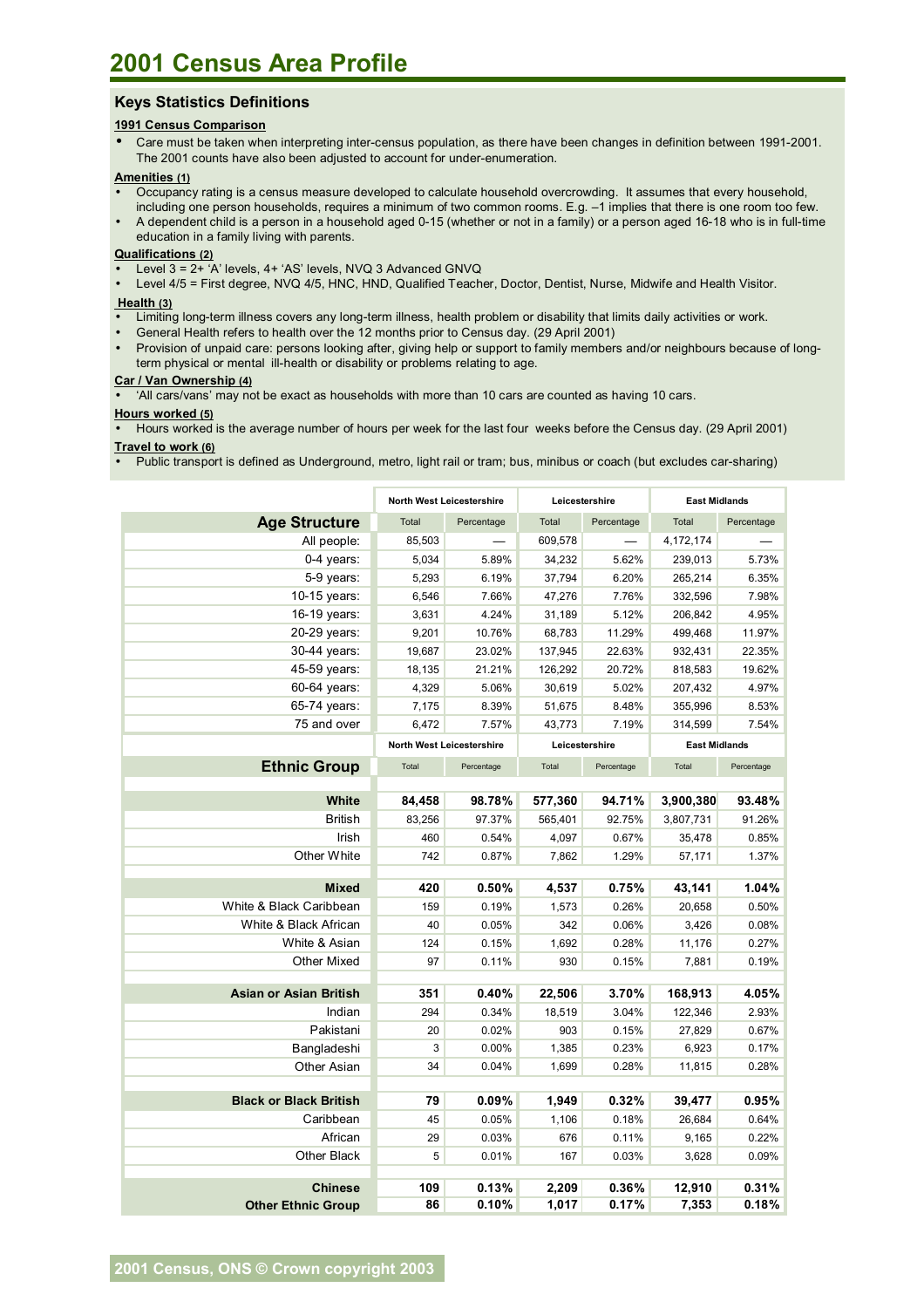|                                                                     | <b>North West Leicestershire</b> |            | Leicestershire |                | <b>East Midlands</b> |                      |  |
|---------------------------------------------------------------------|----------------------------------|------------|----------------|----------------|----------------------|----------------------|--|
| <b>Religion</b><br>(Voluntary Question)                             | Total                            | Percentage | Total          | Percentage     | Total                | Percentage           |  |
| Christian                                                           | 66,835                           | 78.17%     | 452,347        | 74.21%         | 3,003,475            | 71.99%               |  |
| <b>Buddhist</b>                                                     | 89                               | 0.1%       | 904            | 0.15%          | 7,541                | 0.18%                |  |
| Hindu                                                               | 170                              | 0.2%       | 12,329         | 2.02%          | 66,710               | 1.60%                |  |
| Jewish                                                              | 47                               | 0.05%      | 614            | 0.10%          | 4,075                | 0.10%                |  |
| Muslim                                                              | 112                              | 0.13%      | 4,937          | 0.81%          | 70,224               | 1.68%                |  |
| Sikh                                                                | 75                               | 0.09%      | 4,971          | 0.82%          | 33,551               | 0.80%                |  |
| Other                                                               | 179                              | 0.21%      | 1,287          | 0.21%          | 9,863                | 0.24%                |  |
| No religion or not stated                                           | 17,996                           | 21.05%     | 132,189        | 21.69%         | 976,735              | 23.42%               |  |
|                                                                     | North West Leicestershire        |            | Leicestershire |                | <b>East Midlands</b> |                      |  |
| <b>Household Composition</b><br>(One family and no others)          | Total                            | Percentage | Total          | Percentage     | Total                | Percentage           |  |
| Households with dependent children                                  | 10,443                           | 29.51%     | 74,236         | 30.27%         | 513,548              | 29.64%               |  |
| Lone parent households<br>with dependent children                   | 1,842                            | 4.71%      | 11,375         | 4.64%          | 105,365              | 6.08%                |  |
| All pensioner households                                            | 8,198                            | 23.16%     | 56,978         | 23.23%         | 408,649              | 23.58%               |  |
|                                                                     | North West Leicestershire        |            | Leicestershire |                | <b>East Midlands</b> |                      |  |
| <b>Accommodation Type</b>                                           | Total                            | Percentage | Total          | Percentage     | Total                | Percentage           |  |
| All household spaces                                                | 35,394                           |            | 252.661        |                | 1,798,879            |                      |  |
| Detached                                                            | 14,591                           | 39.61%     | 94,129         | 37.26%         | 579,958              | 32.24%               |  |
| Semi-detached                                                       | 13,189                           | 35.8%      | 100,478        | 39.77%         | 652,282              | 36.26%               |  |
| Terraced                                                            | 6.616                            | 17.96%     | 39,586         | 15.67%         | 382,696              | 21.27%               |  |
| Flat, maisonette or apartment                                       | 2,230                            | 6.06%      | 17,462         | 6.91%          | 176,833              | 9.82%                |  |
| Other                                                               | 212                              | 0.58%      | 1,006          | 0.40%          | 7,110                | 0.40%                |  |
|                                                                     | <b>North West Leicestershire</b> |            |                | Leicestershire |                      | <b>East Midlands</b> |  |
| <b>Tenure</b>                                                       | Total                            | Percentage | Total          | Percentage     | Total                | Percentage           |  |
| Owner-occupied                                                      | 27,115                           | 76.61%     | 199,020        | 81.15%         | 1,250,574            | 72%                  |  |
| Rented from council /                                               |                                  |            |                |                |                      |                      |  |
| housing association                                                 | 5,715                            | 16.14%     | 26,982         | 11.00%         | 303,381              | 17.51%               |  |
| Private landlord / letting agency                                   | 1,667                            | 4.71%      | 13,463         | 5.49%          | 126,266              | 7.29%                |  |
| Other                                                               | 897                              | 2.53%      | 5,780          | 2.36%          | 52,261               | 3.02%                |  |
|                                                                     | North West Leicestershire        |            | Leicestershire |                | <b>East Midlands</b> |                      |  |
| Amenities (1)                                                       | Total                            | Percentage | Total          | Percentage     | Total                | Percentage           |  |
| Without central heating                                             | 1,137                            | 3.21%      | 10,947         | 4.47%          | 102,243              | 5.90%                |  |
| Without sole use of<br>bath / shower and toilet                     | 86                               | 0.24%      | 631            | 0.26%          | 5,054                | 0.29%                |  |
| Occupancy rating of -1 or less                                      | 975                              | 2.75%      | 8,302          | 3.39%          | 77,146               | 4.45%                |  |
|                                                                     | North West Leicestershire        |            | Leicestershire |                | <b>East Midlands</b> |                      |  |
| <b>Qualifications (2)</b><br>(People aged 16-74)                    | Total                            | Percentage | Total          | Percentage     | Total                | Percentage           |  |
| Number of people aged 16-74                                         | 62,158                           |            | 446,503        |                | 3,020,752            |                      |  |
| No qualification                                                    | 20,638                           | 33.2%      | 125,964        | 28.21%         | 955,799              | 31.64%               |  |
| Highest qualification attained<br>level 3                           | 4,150                            | 6.68%      | 38,401         | 8.60%          | 235,804              | 7.81%                |  |
| Highest qualification attained<br>level 4/5                         | 10,085                           | 16.22%     | 81,305         | 18.21%         | 502,330              | 16.63%               |  |
|                                                                     | North West Leicestershire        |            | Leicestershire |                | <b>East Midlands</b> |                      |  |
| <b>Health and</b>                                                   |                                  |            |                |                |                      |                      |  |
| <b>Provision of Unpaid Care (3)</b>                                 | Total                            | Percentage | Total          | Percentage     | Total                | Percentage           |  |
| People with limiting long-term illness                              | 15,255                           | 17.84%     | 94,171         | 15.45%         | 768,266              | 18.41%               |  |
| People of working age population<br>with limiting long-term illness | 6,696                            | 12.67%     | 40,241         | 10.60%         | 351,098              | 13.71%               |  |
| People with 'not good' general health                               | 7,531                            | 8.81%      | 44,838         | 7.36%          | 381,465              | 9.14%                |  |
| People providing unpaid care                                        | 9,358                            | 10.94%     | 63,387         | 10.40%         | 435,741              | 10.44%               |  |
|                                                                     | North West Leicestershire        |            | Leicestershire |                | <b>East Midlands</b> |                      |  |
| Car / Van Ownership (4)                                             | Total                            | Percentage | Total          | Percentage     | Total                | Percentage           |  |
| Number of cars / vans                                               | 46,792                           |            | 327,036        |                | 1,994,933            |                      |  |
| No car or van                                                       | 6,623                            | 18.71%     | 41,235         | 16.81%         | 420,165              | 24.25%               |  |
| Households with 1 car or van                                        | 14,644                           | 41.37%     | 107,027        | 43.64%         | 770,028              | 44.45%               |  |
| Households with 2 cars or vans                                      | 11,197                           | 31.64%     | 77,479         | 31.59%         | 437,345              | 25.24%               |  |
| Households with 3+ cars or vans                                     | 2,930                            | 8.28%      | 19,504         | 7.95%          | 104,944              | 6.06%                |  |